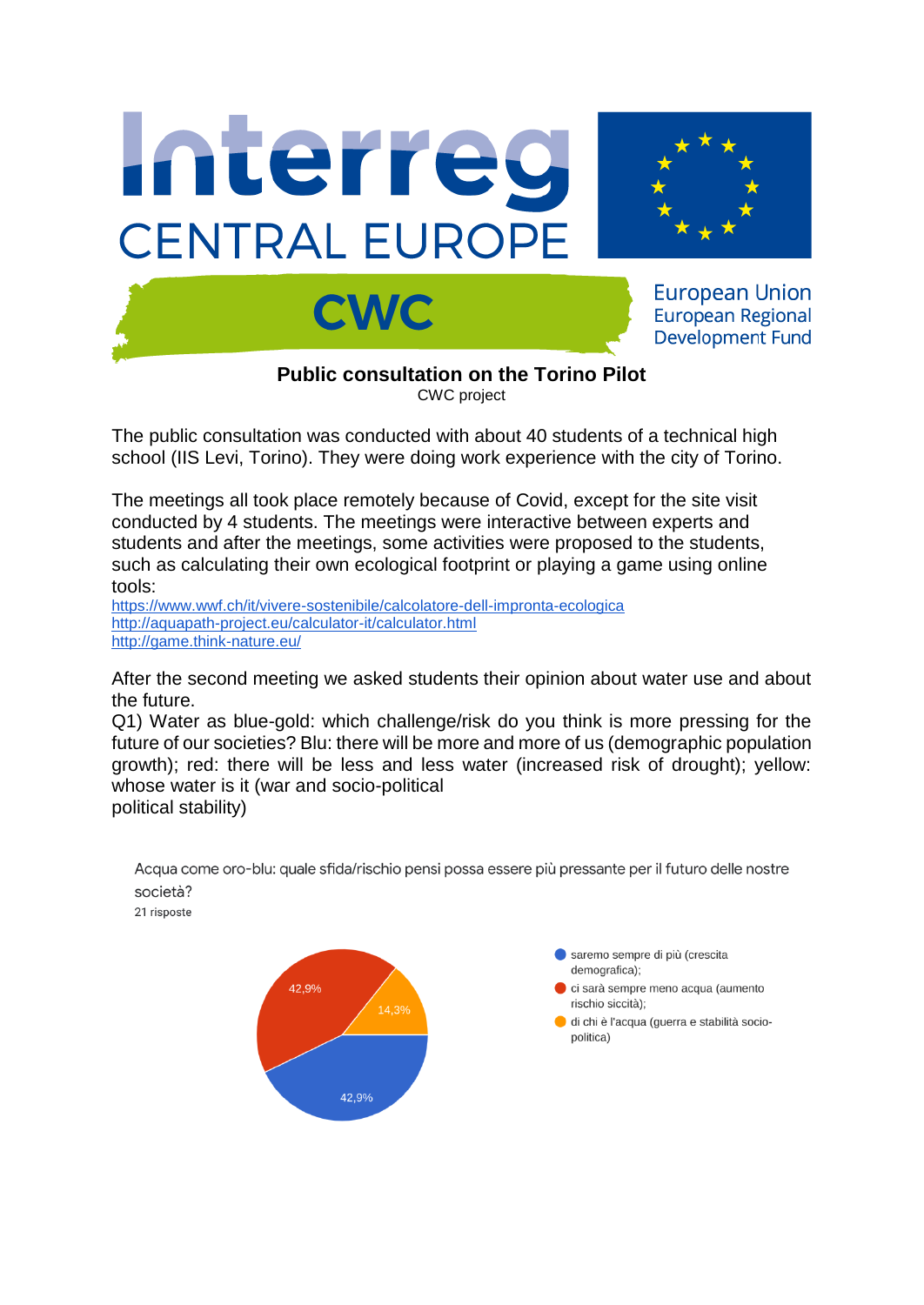Q2) Better use of water: which of the presented approaches do you find most promising to solve the problems of future cities? Blu: water saving, red: loss reduction, yellow: collection and reuse of rainwater, green: treatment and reuse of grey water.

Usare meglio l'acqua: quale degli approcci presentati trovi più promettente per risolvere i problemi delle città del futuro?

21 risposte



Q3) (Re)use nature: which of the presented natural solutions do you think holds the most promise? Blu: rain gardens (sustainable urban drainage sustainable), red: phytodepuration for grey water, yellow: green roof for grey water, green: green wall for grey water.

(Ri)usare la natura: quale delle soluzioni naturali, tra quelle presentate, pensi possa essere più promettente? 21 risposte



After visiting the site, the 4 students present edited the first amatorial video about our pilot. They show the building, talking about the past and present, and they tell about the future pilot implementation. During the last meeting we watched the video together and asked the students to answer a questionnaire about the activities carried out in the CWC project.

The table contains the data for each meeting.

| <b>Date</b> | n of students | lesson topic | expert involved |
|-------------|---------------|--------------|-----------------|
|-------------|---------------|--------------|-----------------|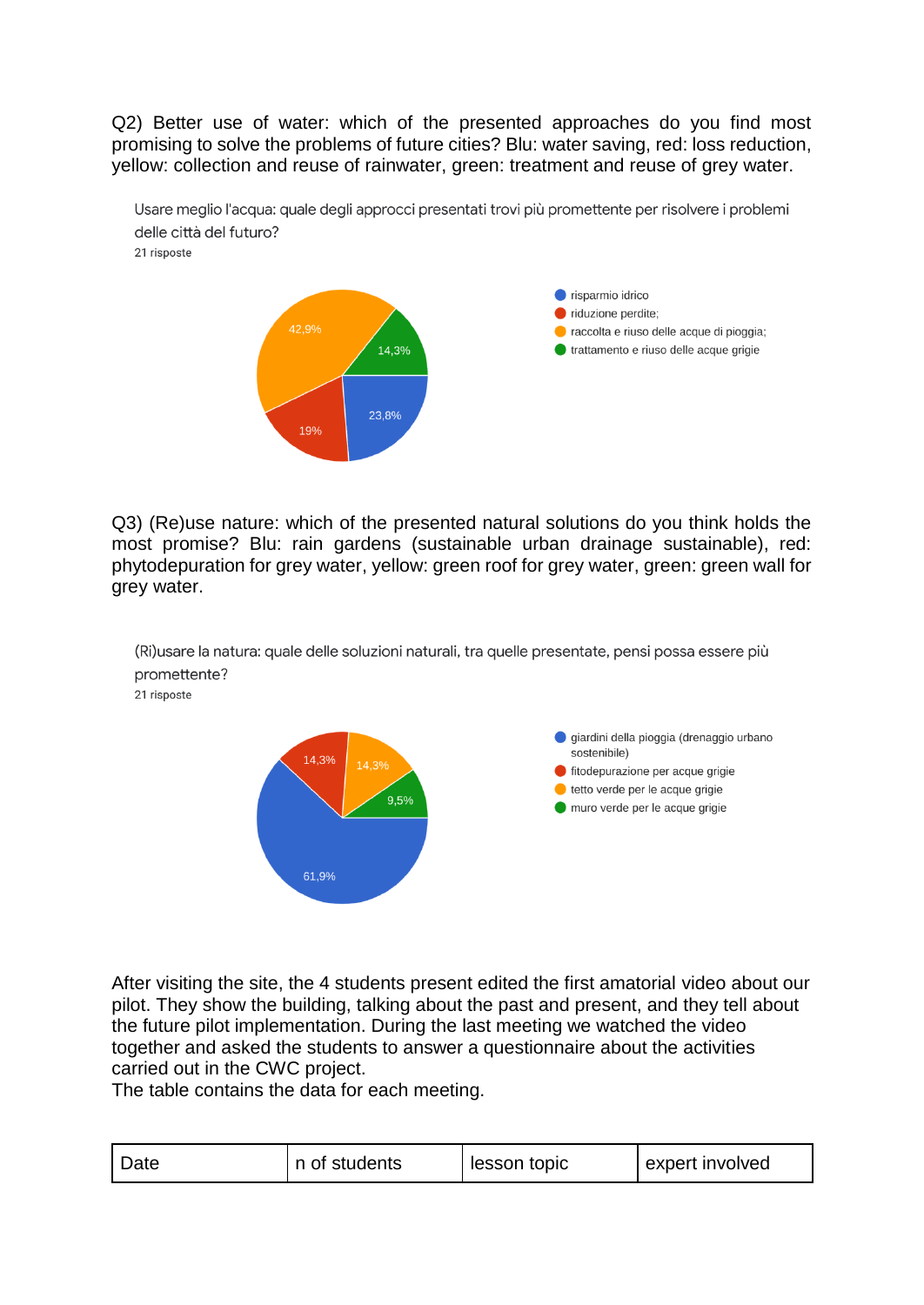| 16 December | 39             | <b>Climate Change</b>                                                                        | Fabiana Caglioti<br>Laura Ribotta (City<br>of Torino)                    |
|-------------|----------------|----------------------------------------------------------------------------------------------|--------------------------------------------------------------------------|
| 17 December | 37             | Water (using CWC<br>digital learning<br>resources)                                           | Anacleto Rizzo<br>(Iridra), Laura<br>Ribotta (City of<br>Torino)         |
| 18 December | 41             | Torino<br>adaptation/mitigati<br>on plan                                                     | Mirella lacono,<br>Laura Ribotta (City<br>of Torino)                     |
| 15 January  | $\overline{4}$ | Site visit                                                                                   | Alessandra Aires,<br>Aldo Blandino,<br>Laura Ribotta (City<br>of Torino) |
| 2 February  | 24             | Presentation of the<br>video made by the<br>4 students to the<br>others and<br>questionnaire | Laura Ribotta (City<br>of Torino)                                        |

## **The final questionnaire**

1) In the experience you have had since December on the subject of water, do you think you have learned anything new? (si=yes, no=no)

Nel percorso fatto da dicembre ad oggi sul tema acqua, pensi di aver imparato qualcosa di nuovo? 24 risposte



2)If yes, what did you learn?